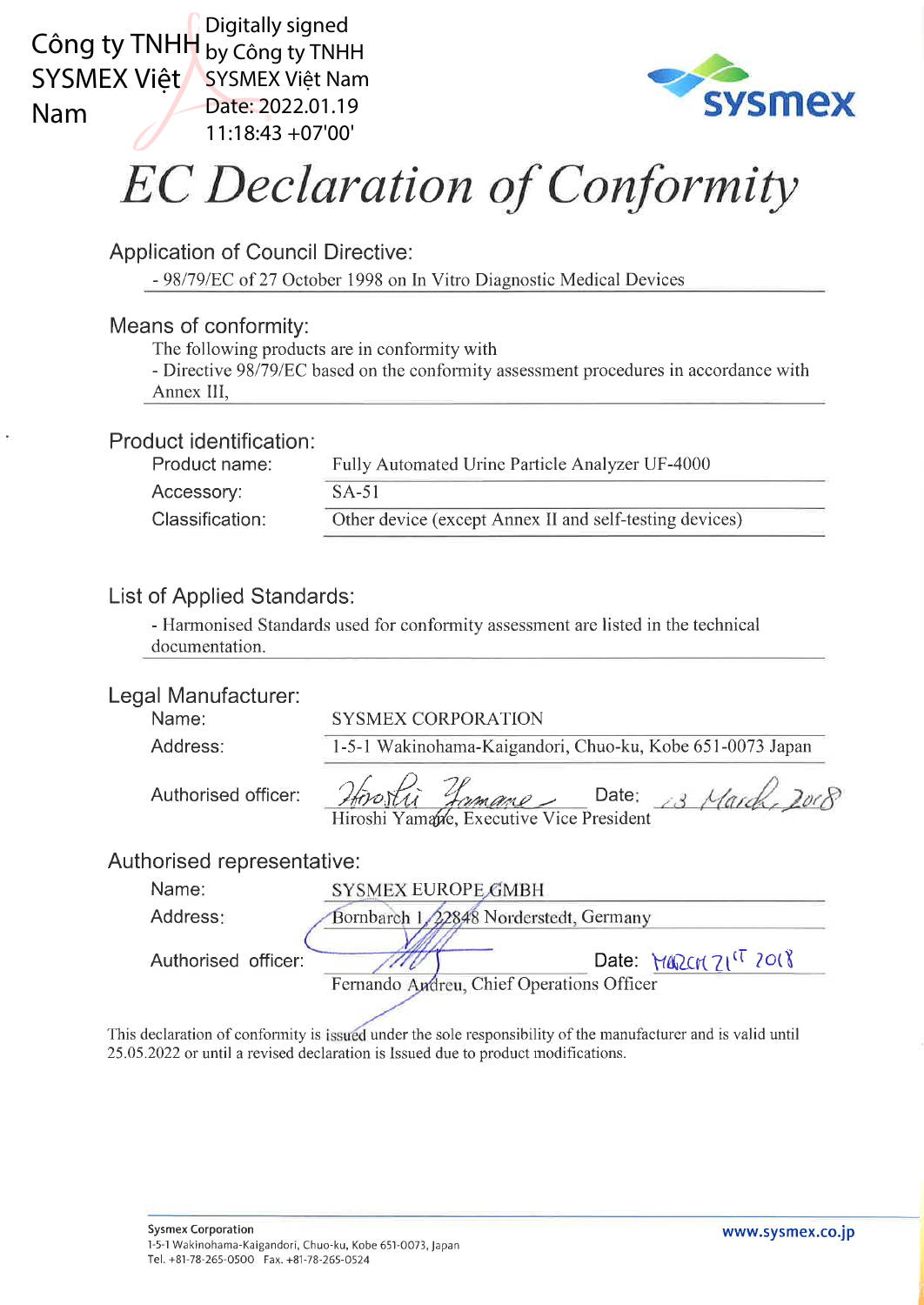

## Application of Council Directive:

- 2014/53/EU of 16 April 2014 on the harmonisation of the laws of the Member States relating to the making available on the market of radio equipment

- 2011/65/EU of 8 June 2011 on the restriction of the use of certain hazardous substances in electrical and electronic equipment

#### Means of conformity:

The following products are in conformity with

- Directive 2014/53/EU based on the conformity assessment procedures in accordance with Annex II Conformity Assessment Module A.

| Health and Safety (Art. $3(1)(a)$ ): | EN 50364:2010       |
|--------------------------------------|---------------------|
|                                      | EN 61010-2-101:2002 |
| $ EMC (Art. 3(1)(b))$ :              | EN 61326-2-6:2006   |
|                                      | EN 301 489-1 V2.2.0 |
|                                      | EN 301 489-3 V2.1.1 |
| Spectrum $(Art. 3(2))$ :             | EN 300 330 V2.1.1   |

- Directive 2011/65/EU by drawing up the required technical documentation and carrying out the intemal production control procedure in line with module A of Annex II to decision No 768/2008EC.

#### Product identification:

| Product name: | Fully Automated Urine Particle Analyzer UF-4000 |  |
|---------------|-------------------------------------------------|--|
| Accessory     | $SA-51*$                                        |  |
|               | $\mathcal{R}_{\text{Coul-1}}$                   |  |

\*Conformity to 2014/53/EU does not apply.

## Authorised representative:

| Name:                        | SYSMEX EUROPE GMBH                                                                      |
|------------------------------|-----------------------------------------------------------------------------------------|
| Address:                     | Bornbarch 1, 22848 Norderstedt, Germany                                                 |
| Authorised officer:          | 7809.2017<br>Date:<br>Fernando Andreu, Chief Operations Officer                         |
| Legal Manufacturer:<br>Name: | <b>SYSMEX CORPORATION</b>                                                               |
| Address:                     | 1-5-1 Wakinohama-Kaigandori, Chuo-ku, Kobe 651-0073 Japan                               |
| Authorised officer:          | Date: $\frac{\mathcal{S}\phi}{\mathcal{S}}$ /4, 201<br>Yamane, Executive Vice President |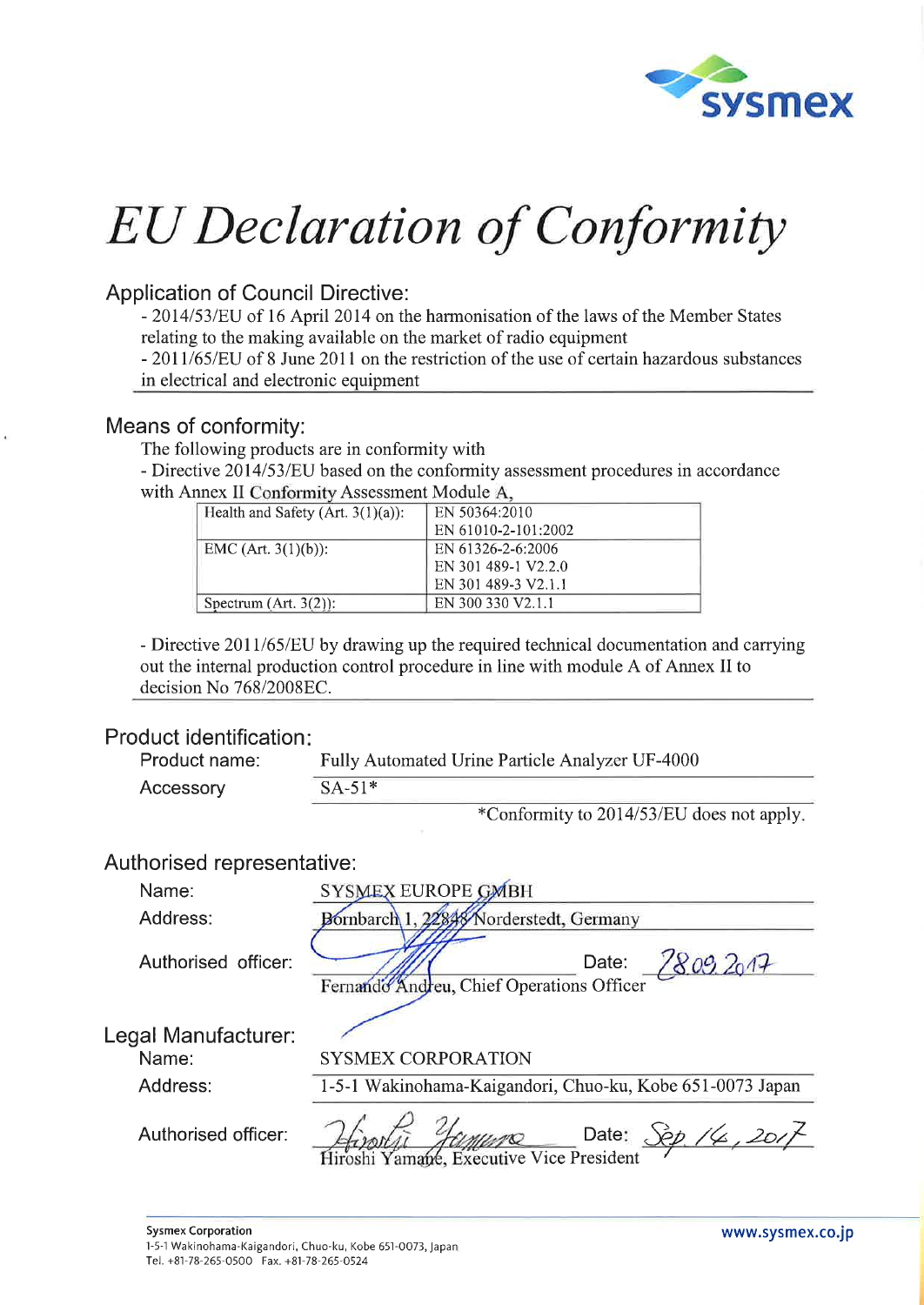

Application of Council Directive:

- 98/79/EC of 27 October 1998 on In Vitro Diagnostic Medical Devices

#### Means of conformity:

The following products are in conformity with

- Directive 98/79/EC based on the conformity assessment procedures in accordance with Annex III,

#### Product identification:

| Product name:   | Fully Automated Urine Particle Analyzer UF-5000         |
|-----------------|---------------------------------------------------------|
| Accessory:      | $SA-51$                                                 |
| Classification: | Other device (except Annex II and self-testing devices) |

## List of Applied Standards:

- Harmonised Standards used for conformity assessment are listed in the technical documentation.

| Legal Manufacturer:        |                                                                    |
|----------------------------|--------------------------------------------------------------------|
| Name:                      | <b>SYSMEX CORPORATION</b>                                          |
| Address:                   | 1-5-1 Wakinohama-Kaigandori, Chuo-ku, Kobe 651-0073 Japan          |
| Authorised officer:        | Hinosti Yamane Date: 18 March,                                     |
| Authorised representative: |                                                                    |
| Name:                      | SYSMEX EUROPE GMBH                                                 |
| Address:                   | Bornbarch 1, 22848 Norderstedt, Germany                            |
| Authorised officer:        | Date: MARCH 21IT 7018<br>Fernando Andreu, Chief Operations Officer |
|                            |                                                                    |

This declaration of conformity is issued under the sole responsibility of the manufacturer and is valid until 25.05.2022 or until a revised declaration is lssued due to product modifications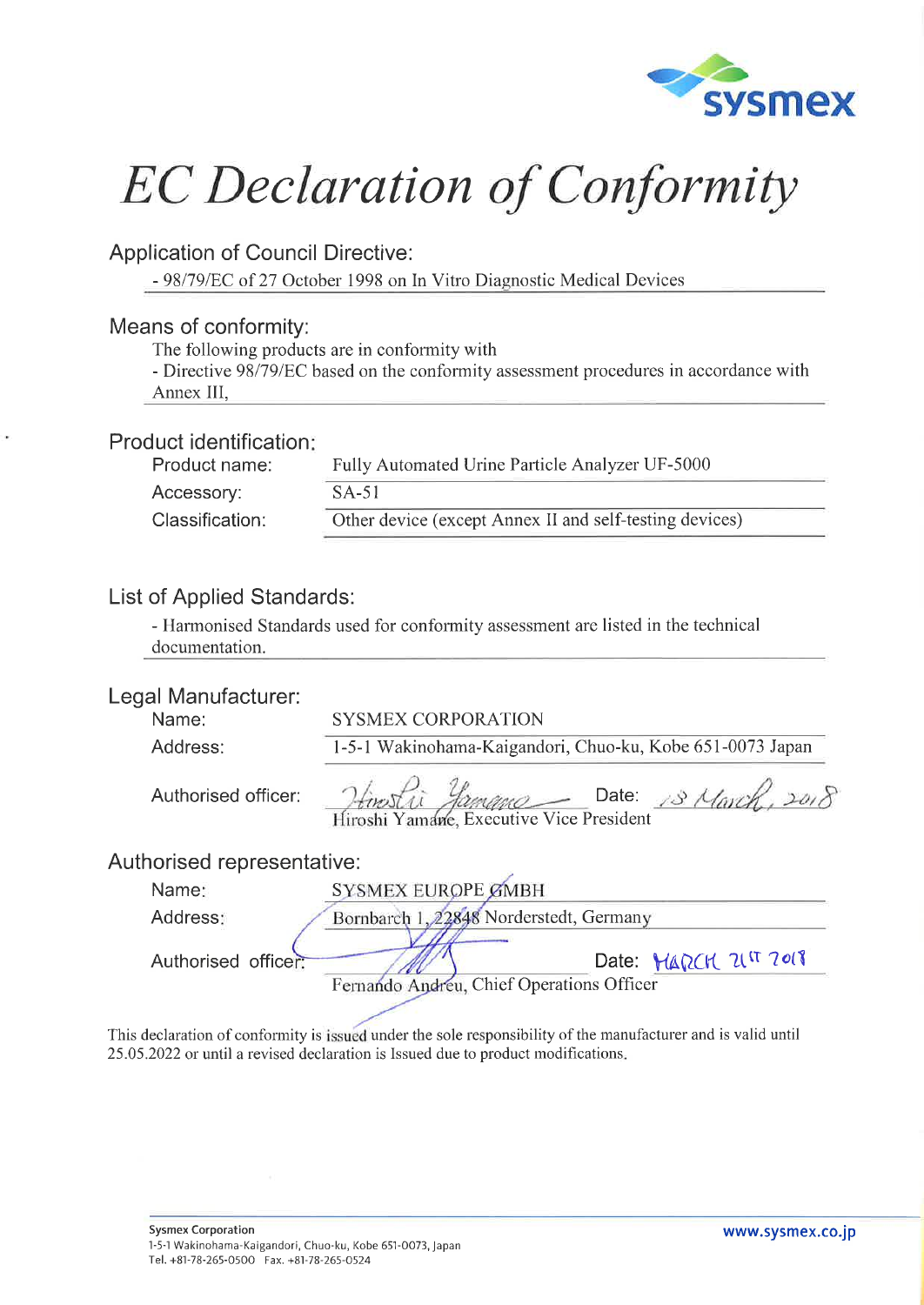

## Application of Council Directive:

- 2014/53/EU of 16 April 2014 on the harmonisation of the laws of the Member States relating to the making available on the market of radio equipment

- 2011/65/EU of 8 June 2011 on the restriction of the use of certain hazardous substances in electrical and electronic equipment

#### Means of conformity:

The following products are in conformity with

- Directive 2014/53/EU based on the conformity assessment procedures in accordance with Annex II Conformity Assessment Module A.

| Health and Safety (Art. $3(1)(a)$ ): | EN 50364:2010       |
|--------------------------------------|---------------------|
|                                      | EN 61010-2-101:2002 |
| EMC (Art. $3(1)(b)$ ):               | EN 61326-2-6:2006   |
|                                      | EN 301 489-1 V2.2.0 |
|                                      | EN 301 489-3 V2.1.1 |
| Spectrum $(Art. 3(2))$ :             | EN 300 330 V2.1.1   |

- Directive 2011/65/EU by drawing up the required technical documentation and carrying out the internal production control procedure in line with module A of Annex II to decision No 768/2008EC.

#### Product identification:

| Product name: | Fully Automated Urine Particle Analyzer UF-5000 |
|---------------|-------------------------------------------------|
| Accessory     | $SA-51*$                                        |

\*Conformity to 2014153/EU does not apply.

## Authorised representative :

| Name:                        | <b>SYSMEX EUROPE GMBH</b>                                                                                        |
|------------------------------|------------------------------------------------------------------------------------------------------------------|
| Address:                     | Bornbarch 1, 22848 Norderstedt, Germany                                                                          |
| Authorised officer:          | 2809.2017<br>Date:<br>Fermando Andreu, Chief Operations Officer                                                  |
| Legal Manufacturer:<br>Name: | <b>SYSMEX CORPORATION</b>                                                                                        |
| Address:                     | 1-5-1 Wakinohama-Kaigandori, Chuo-ku, Kobe 651-0073 Japan                                                        |
| Authorised officer:          | Date: $\frac{\text{Sep.}}{\text{#}}$<br><i>Hyport a Himane</i> Date:<br>Miroshi Yamane, Executive Vice President |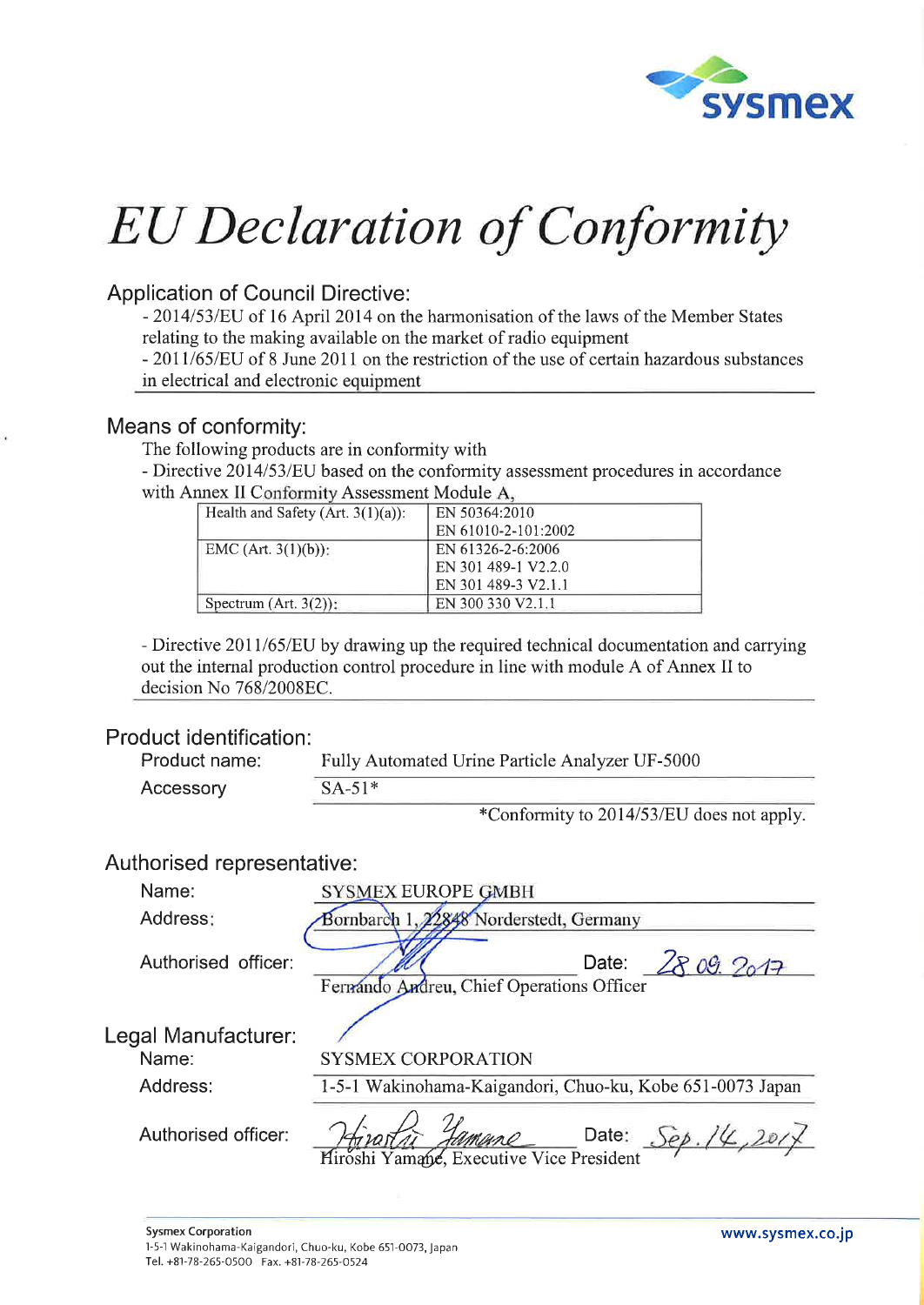

### Application of Directive:

- 98/79/EC of 27 October 1998 on In Vitro Diagnostic Medical Devices

#### Means of conformity:

The following product is in conformity with

- Directive 98/79/EC based on the conformity assessment procedures in accordance
- with Annex III

#### Product identification

| Product name:   | Fully Automated Urine Particle Digital Imaging Device UD-10 |
|-----------------|-------------------------------------------------------------|
| Accessories     | $CV-11$                                                     |
| Classification: | Other device (except Annex II and self-testing devices)     |

### Authorised representative:

| Name:    | <b>SYSMEX EUROPE GMBH</b>                                                |
|----------|--------------------------------------------------------------------------|
| Address: | Bornbarch 1, 22848 Norderstedt, Germany                                  |
|          | Date: $F_{\ell_0}$ 16, 2016<br>Authorised officer: <i>Vokesho Kubsto</i> |

Takeshi Kubota, Managing Director

### Legal Manufacturer:

Address:

Name:

SYSMEX CORPORATION

1-5-1 Wakinohama-Kaigandori, Chuo-ku, Kobe 651-0073 Japan

| Hiroshi Jamane Date: Jan. 6, 2016 |  |  |  |
|-----------------------------------|--|--|--|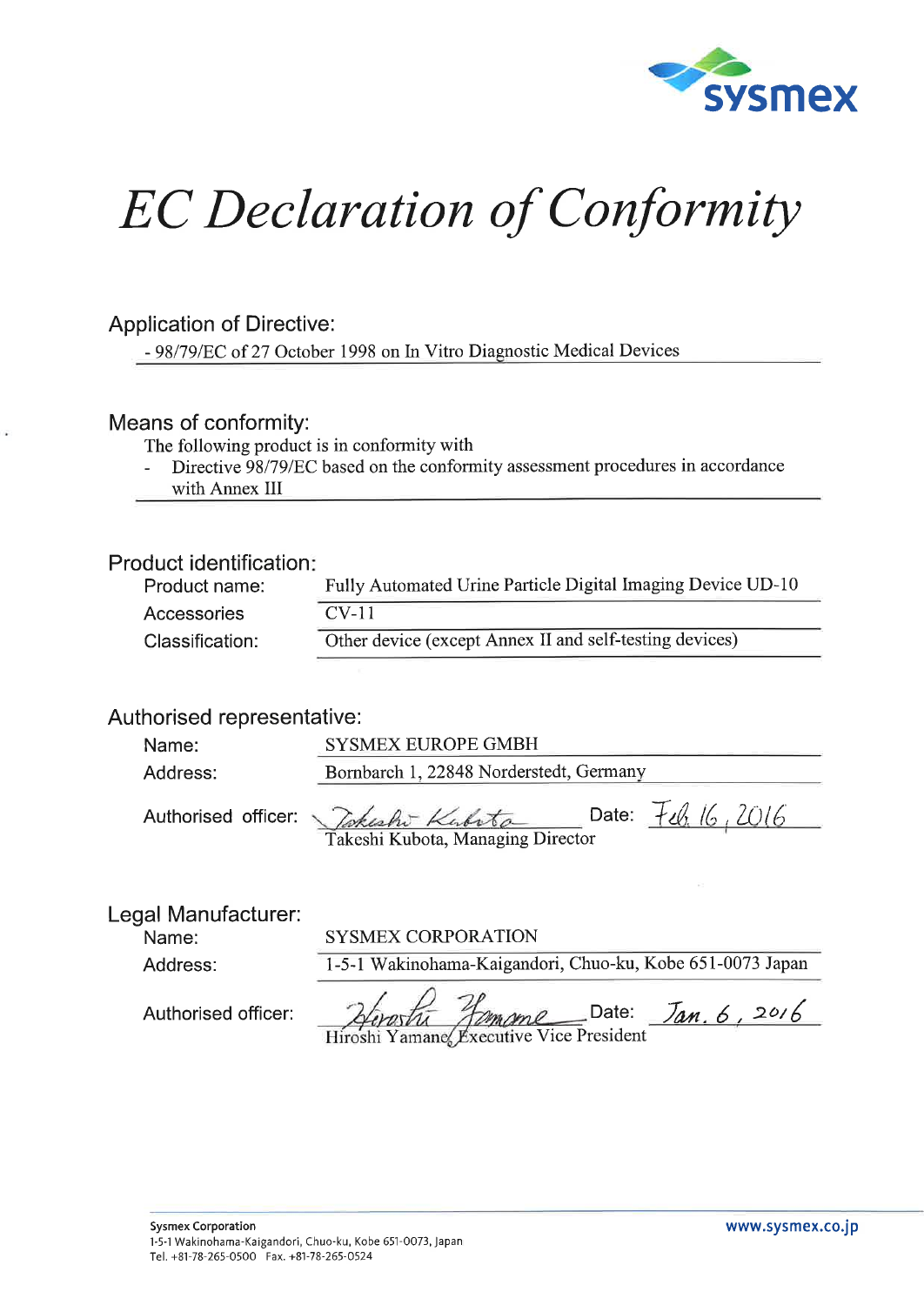

### Application of Directives:

- 98l79lEC of 27 October 1998 on ln Vitro Diagnostic Medical Devices

#### Means of conformity:

The following product is in conformity with

- Directive 98/79/EC based on the conformity assessment procedures in accordance with Annex III of the Directive.

#### Product identification:

Product name: Classification:

UF-CELLPACK CR

Other device (except Annex II and self-testing devices)

#### Authorised representative :

| Name:                        | <b>SYSMEX EUROPE GMBH</b>               |  |  |
|------------------------------|-----------------------------------------|--|--|
| Address:                     | Bornbarch 1, 22848 Norderstedt, Germany |  |  |
| Authorised officer:          | Takeshi Kubota Date: 16 July, 2015      |  |  |
|                              |                                         |  |  |
| Legal Manufacturer:<br>Name: | <b>SYSMEX CORPORATION</b>               |  |  |

Address:

1-5-1 Wakinohama-Kaigandori, Chuo-ku, Kobe 651-0073, Japan

Date:  $2$  Tuly,  $20/5$ Hiroshi Yamane, Executive Vice President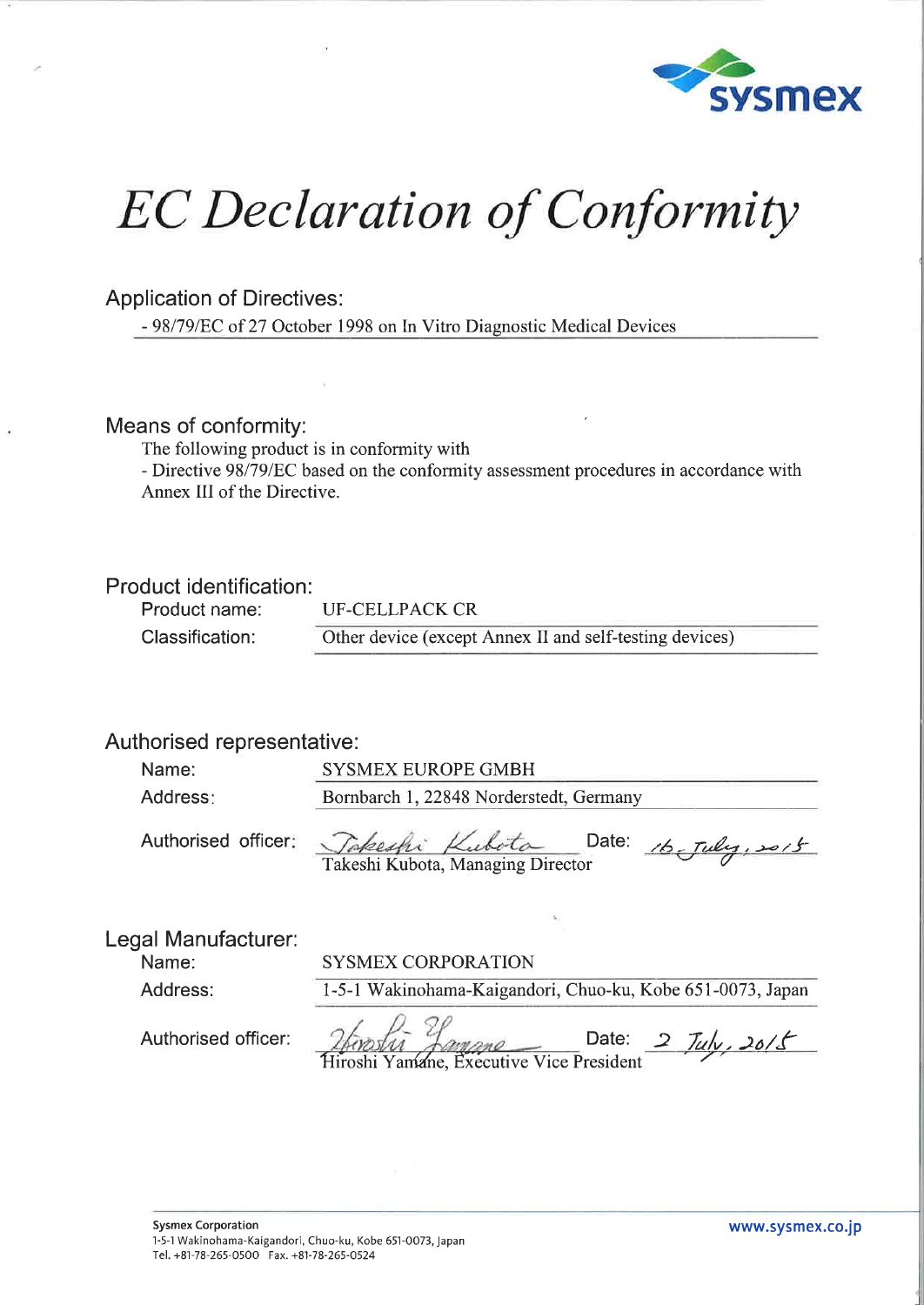

#### Application of Directives:

- 98l79lEC of 27 October 1998 on ln Vitro Diagnostic Medical Devices

#### Means of conformity:

The following product is in conformity with

- Directive 98/79/EC based on the conformity assessment procedures in accordance with Annex III of the Directive.

#### Product identification:

Product name: Classification:

UF-CELLPACK SF

Other device (except Annex II and self-testing devices)

#### Authorised representative :

| Name:    | <b>SYSMEX EUROPE GMBH</b>               |
|----------|-----------------------------------------|
| Address: | Bornbarch 1, 22848 Norderstedt, Germany |
|          |                                         |

Authorised officer:

| enser | Kutio |  |
|-------|-------|--|
| .     |       |  |

Date: 16.  $Jdy$ , 2015

Takeshi Kubota, Managing Director

Name:

Address:

SYSMEX CORPORATION

1-5-1 Wakinohama-Kaigandori, Chuo-ku, Kobe 651-0073, Japan

 $2$ firstin famane Date: 2, Tuly, 2015  $Hirabu$   $Famme$  Date:  $Z, \mu y$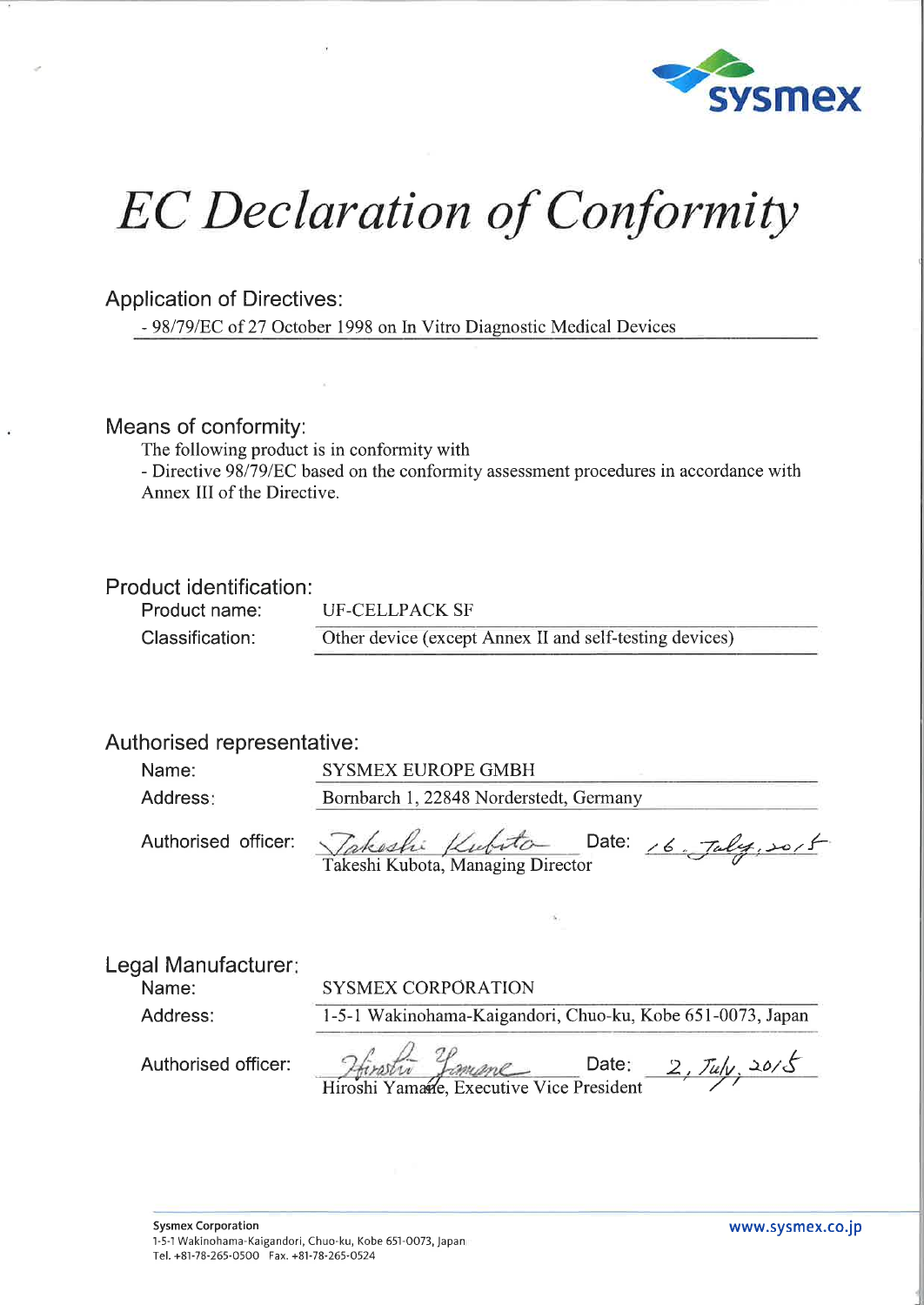

#### Application of Directives:

- 98l79lEC of 27 October 1998 on ln Vitro Diagnostic Medical Devices

#### Means of conformity:

The following product is in conformity with

- Directive 98/79/EC based on the conformity assessment procedures in accordance with Annex III of the Directive.

#### Product identification:

Product name: Classification:

UF-Fluorocell CR Other device (except Annex II and self-testing devices)

### Authorised representative:

| Name:    | <b>SYSMEX EUROPE GMBH</b>               |  |
|----------|-----------------------------------------|--|
| Address: | Bornbarch 1, 22848 Norderstedt, Germany |  |
|          |                                         |  |

Authorised officer:

| .<br>. . | . . | . |  |
|----------|-----|---|--|

Date:  $16$ , Tuly, so, 5

lakeshi Kubota, Managing Director

Address:

Name:

SYSMEX CORPORATION

1-5-1 Wakinohama-Kaigandori, Chuo-ku, Kobe 651-0073, Japan

Date:  $2 J_{4}/2 J_{2}/5$ *Vice Managen* Date:<br>Hiroshi Yamane, Executive Vice President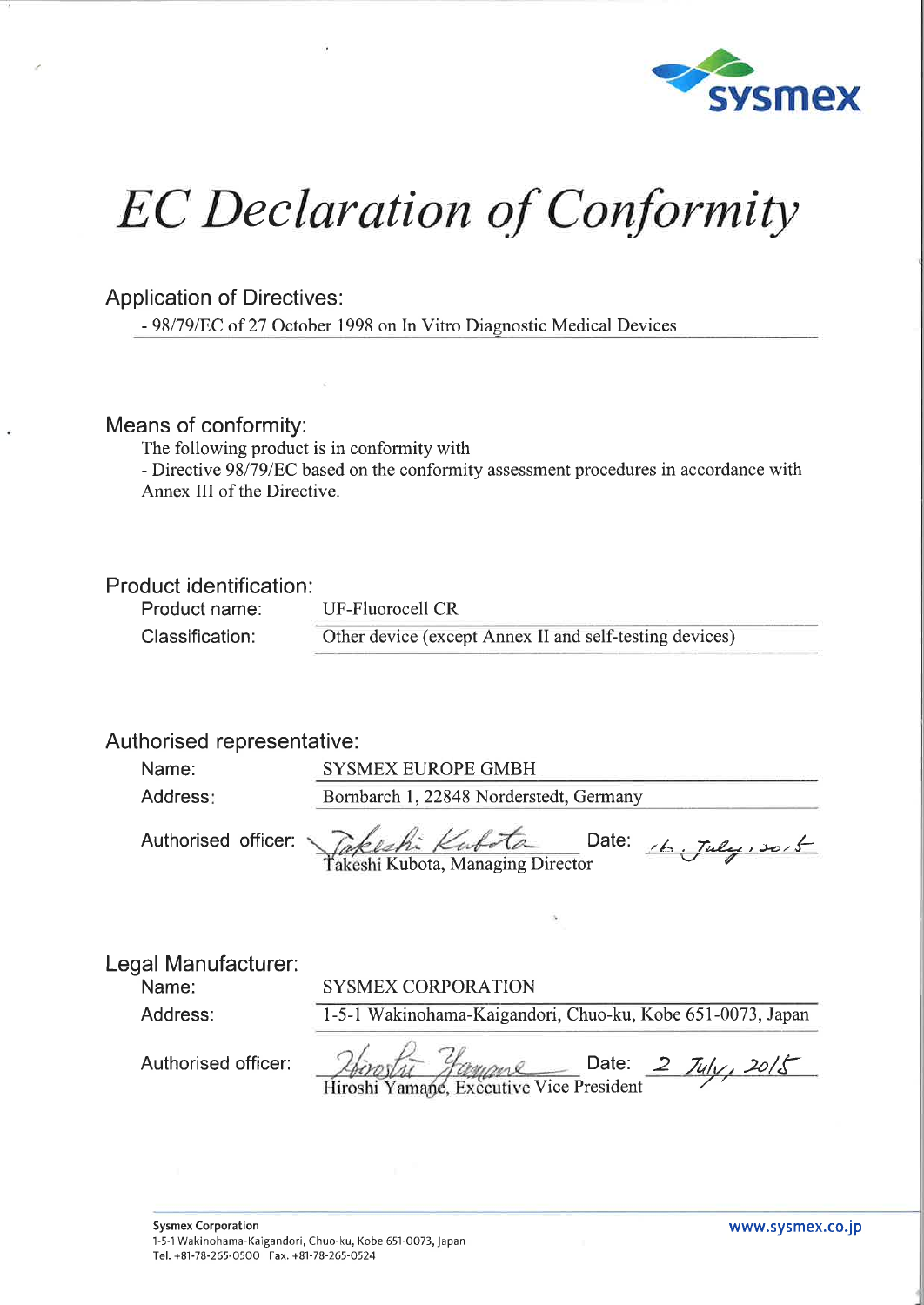

### Application of Directives:

- 98l79lEC of 27 October 1998 on In Vitro Diagnostic Medical Devices

#### Means of conformity:

The following product is in conformity with

- Directive 98/79/EC based on the conformity assessment procedures in accordance with Annex III of the Directive.

#### Product identification:

Product name: Classification:

UF-Fluorocell SF Other device (except Annex II and self-testing devices)

## Authorised representative :

| Name:    | <b>SYSMEX EUROPE GMBH</b>               |  |
|----------|-----------------------------------------|--|
| Address: | Bornbarch 1, 22848 Norderstedt, Germany |  |
|          |                                         |  |

| Authorised officer: <i>Jakeshi Kerbita</i> | Date: $16.$ July, 2015 |
|--------------------------------------------|------------------------|
| Takeshi Kubota, Managing Director          |                        |

Legal Manufacturer:

Authorised officer:

SYSMEX CORPORATION

Address

Name:

1-5-1 Wakinohama-Kaigandori, Chuo-ku, Kobe 651-0073, Japan

 $\frac{1}{\sqrt{2\pi}}$  Date:  $\frac{2}{\sqrt{2}}$  Date:  $\frac{2}{\sqrt{2}}$ Executive Vice President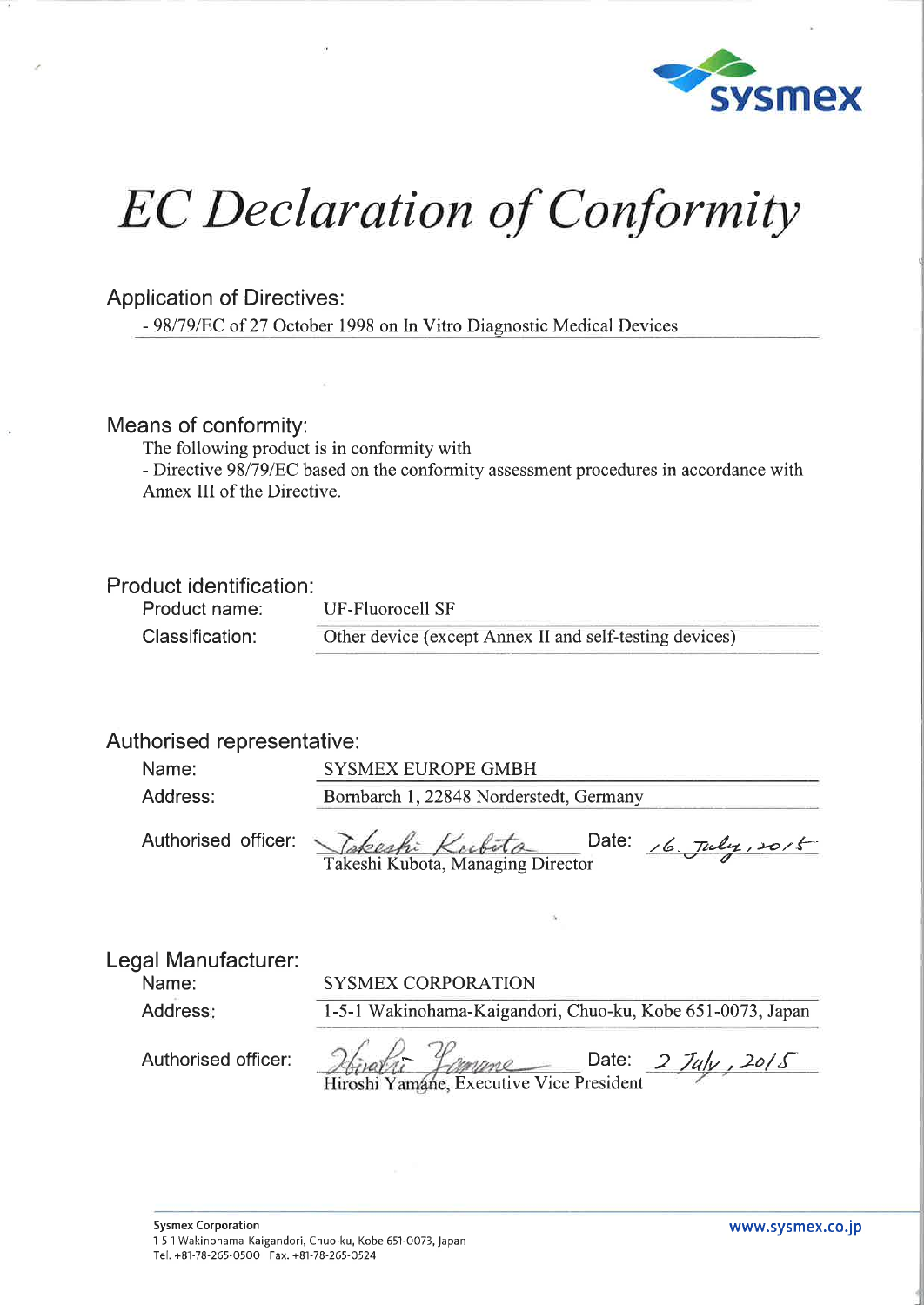

### Application of Directives:

- 98/79/EC of 27 October 1998 on In Vitro Diagnostic Medical Devices

#### Means of conformity:

The following product is in conformity with

- Directive 98/79/EC based on the conformity assessment procedures in accordance with Annex III of the Directive.

#### Product identification:

Product name: Classification:

UF-CELLSHEATH

Other device (except Annex II and self-testing devices)

### Authorised representative

| Name:    | SYSMEX EUROPE GMBH                                                       |
|----------|--------------------------------------------------------------------------|
| Address: | Bornbarch 1, 22848 Norderstedt, Germany                                  |
|          | Authorised officer: <i>Tabeshi Kubota</i> D<br>$=$ Date: $16$ July, soit |

Takeshi Kubota, Managing Director

Legal Manufacturer:

| Name:               | <b>SYSMEX CORPORATION</b>                                  |
|---------------------|------------------------------------------------------------|
| Address:            | 1-5-1 Wakinohama-Kaigandori, Chuo-ku, Kobe 651-0073, Japan |
| Authorised officer: | Date:<br>Hiroshi Yamane Executive Vice President           |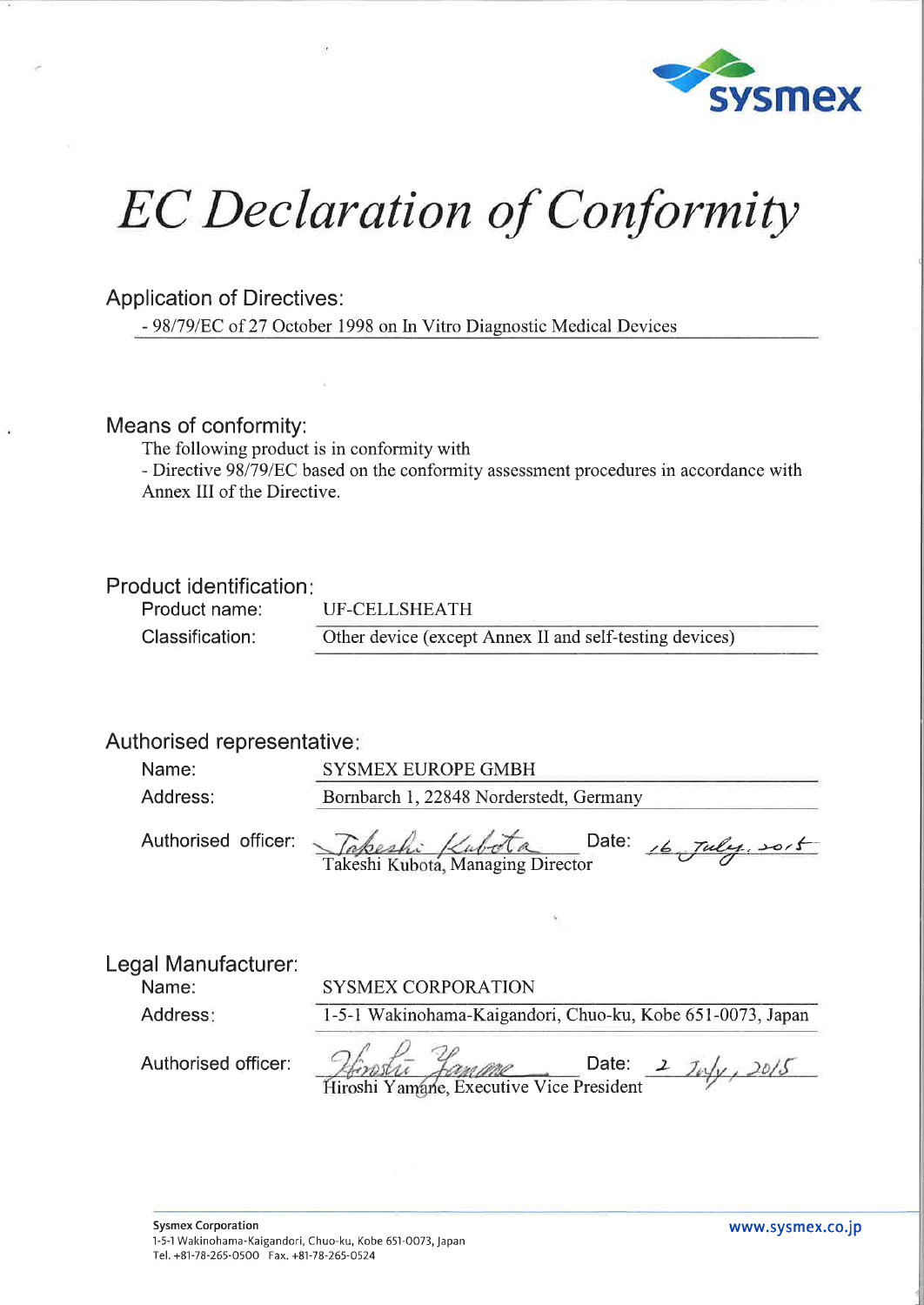

### Application of Directives:

- 98l79lEC of 27 October 1998 on ln Vitro Diagnostic Medical Devices

#### Means of conformity:

The following product is in conformity with

- Directive 98/79/EC based on the conformity assessment procedures in accordance with Annex III of the Directive.

#### Product identification:

| Product name:   | UF-CALIBRATOR<br>the contract of the contract of the contract of the con- |
|-----------------|---------------------------------------------------------------------------|
| Classification: | Other device (except Annex II and self-testing devices)                   |

## Authorised representative:

| Name:                        | <b>SYSMEX EUROPE GMBH</b>                                                                |
|------------------------------|------------------------------------------------------------------------------------------|
| Address:                     | Bornbarch 1, 22848 Norderstedt, Germany                                                  |
| Authorised officer:          | Date:<br>Sep 10.2015<br>Tahachi Kubata <sup>C</sup><br>Takeshi Kubota, Managing Director |
| Legal Manufacturer:<br>Name: | <b>SYSMEX CORPORATION</b>                                                                |
| Address:                     | 1-5-1 Wakinohama-Kaigandori, Chuo-ku, Kobe 651-0073, Japan                               |
|                              |                                                                                          |

Yamane, Executive Vice President

Authorised officer:

Date: Sep 8, 2015